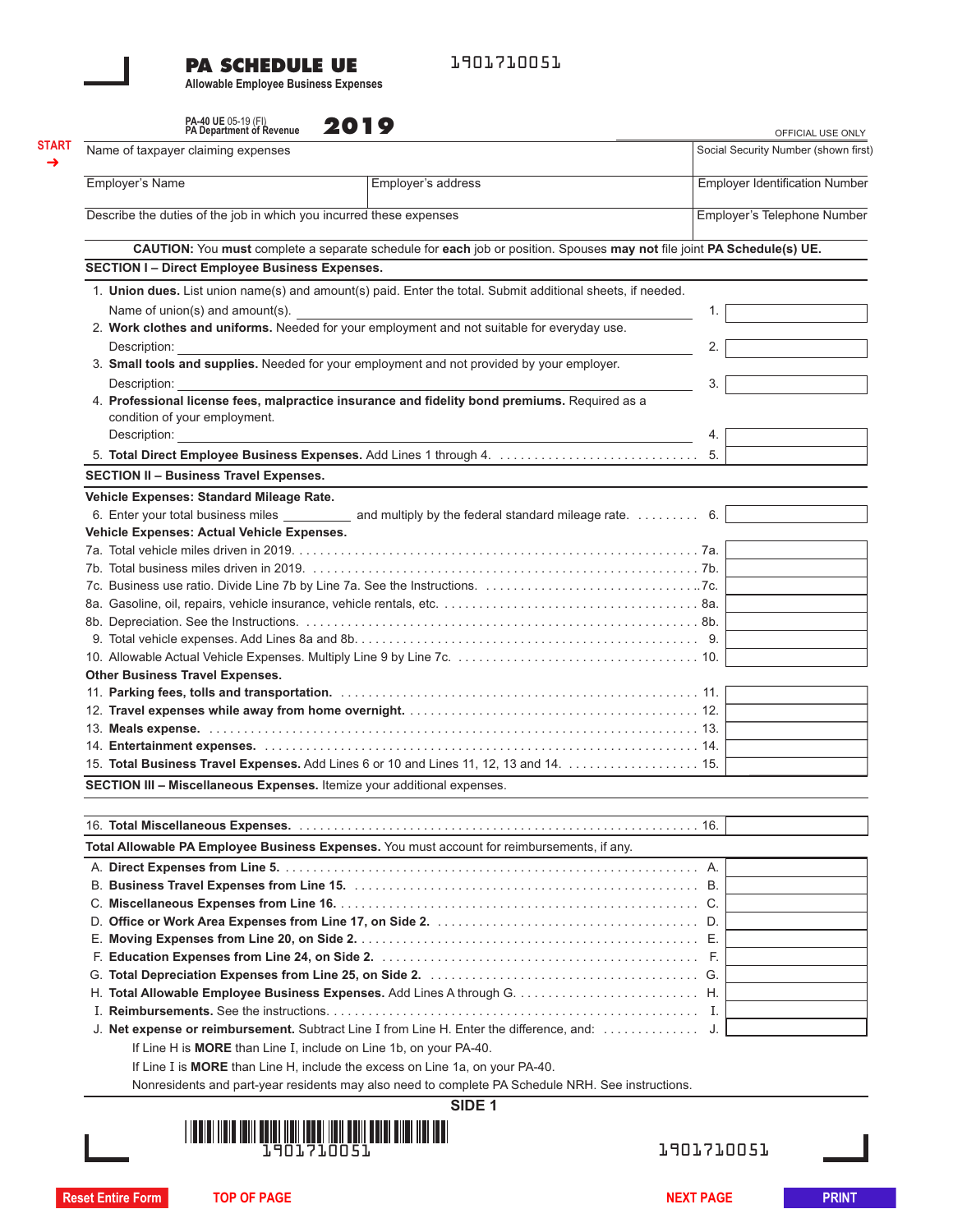## **PA SCHEDULE UE**

1901810059

**Allowable Employee Business Expenses**

|                                                                                                                                       | PA-40 UE 05-19 (FI)<br>PA Department of Revenue<br>2019 |                         |                                                                                                                                             |                         | OFFICIAL USE ONLY<br>Social Security Number (shown first) |
|---------------------------------------------------------------------------------------------------------------------------------------|---------------------------------------------------------|-------------------------|---------------------------------------------------------------------------------------------------------------------------------------------|-------------------------|-----------------------------------------------------------|
| Name of taxpayer claiming expenses                                                                                                    |                                                         |                         |                                                                                                                                             |                         |                                                           |
| SECTION IV - Office or Work Area Expenses. You must answer ALL three questions or the Department will disallow your expenses.         |                                                         |                         |                                                                                                                                             |                         |                                                           |
| D1. Does your employer require you to maintain a suitable work area away from the employer's premises?                                |                                                         |                         |                                                                                                                                             |                         | <b>YES</b><br>NO.                                         |
| D2. Is this work area the principal place where you perform the duties of your employment?                                            |                                                         |                         |                                                                                                                                             | $\supset$ YES           | NO.                                                       |
| D3. Do you use this work area regularly and exclusively to perform the duties of your employment?                                     |                                                         |                         |                                                                                                                                             | $\bigcirc$ YES          | NO.                                                       |
| If you answer YES to ALL three questions, continue. If you answer NO to ANY question, you may not claim office or work area expenses. |                                                         |                         |                                                                                                                                             |                         |                                                           |
| Actual Office or Work Area Expenses. Enter expenses for the entire year and then calculate the business portion.                      |                                                         |                         |                                                                                                                                             |                         |                                                           |
|                                                                                                                                       |                                                         |                         |                                                                                                                                             |                         |                                                           |
|                                                                                                                                       |                                                         |                         |                                                                                                                                             |                         |                                                           |
|                                                                                                                                       |                                                         |                         |                                                                                                                                             |                         |                                                           |
|                                                                                                                                       |                                                         |                         |                                                                                                                                             | d.                      |                                                           |
|                                                                                                                                       |                                                         |                         |                                                                                                                                             |                         |                                                           |
|                                                                                                                                       |                                                         |                         |                                                                                                                                             |                         |                                                           |
|                                                                                                                                       |                                                         |                         |                                                                                                                                             |                         |                                                           |
|                                                                                                                                       |                                                         |                         |                                                                                                                                             |                         |                                                           |
| i.                                                                                                                                    |                                                         |                         |                                                                                                                                             |                         |                                                           |
| Business percentage of property. Divide the total square footage of your work area by the total square footage<br>j.                  |                                                         |                         |                                                                                                                                             |                         |                                                           |
|                                                                                                                                       |                                                         |                         |                                                                                                                                             |                         | %                                                         |
|                                                                                                                                       |                                                         |                         |                                                                                                                                             |                         |                                                           |
|                                                                                                                                       |                                                         |                         |                                                                                                                                             |                         |                                                           |
|                                                                                                                                       |                                                         |                         |                                                                                                                                             |                         |                                                           |
| <b>SECTION V - Moving Expenses.</b>                                                                                                   |                                                         |                         |                                                                                                                                             |                         |                                                           |
|                                                                                                                                       |                                                         |                         |                                                                                                                                             |                         |                                                           |
| <b>Distance Test.</b>                                                                                                                 |                                                         |                         |                                                                                                                                             |                         |                                                           |
|                                                                                                                                       |                                                         |                         |                                                                                                                                             |                         | miles                                                     |
|                                                                                                                                       |                                                         |                         |                                                                                                                                             |                         | miles                                                     |
|                                                                                                                                       |                                                         |                         |                                                                                                                                             |                         | miles                                                     |
| If Line E3 is 35 miles or more, continue. If it is not at least 35 miles, you may not claim any moving expenses.                      |                                                         |                         |                                                                                                                                             |                         |                                                           |
| 18. Transportation expenses in moving household goods and personal effects.  18.                                                      |                                                         |                         |                                                                                                                                             |                         |                                                           |
| 19. Travel, meals, and lodging expenses during the actual move from your old home to your new home. 19.                               |                                                         |                         |                                                                                                                                             |                         |                                                           |
|                                                                                                                                       |                                                         |                         |                                                                                                                                             |                         |                                                           |
| SECTION VI - Education Expenses. You must answer ALL three questions or the Department will disallow your expenses.                   |                                                         |                         |                                                                                                                                             |                         |                                                           |
| F1. Did your employer (or law) require that you obtain this education to retain your present position or job?                         |                                                         |                         |                                                                                                                                             |                         | YES<br>NO.                                                |
| If you answer YES, continue. If you answer NO, you may not claim education expenses.                                                  |                                                         |                         |                                                                                                                                             |                         |                                                           |
| F2. Did you need this education to meet the entry level or minimum requirements to obtain your job?                                   |                                                         |                         |                                                                                                                                             |                         | <b>YES</b><br>NO.                                         |
| F3. Will this education, program or course of study qualify you for a new business or profession?                                     |                                                         |                         |                                                                                                                                             | $\subset$ YES           | NO.                                                       |
| If you answer NO to questions F2 and F3, continue. If you answer YES to either question, you may not claim education expenses.        |                                                         |                         |                                                                                                                                             |                         |                                                           |
|                                                                                                                                       |                                                         |                         |                                                                                                                                             |                         |                                                           |
| Name of college, university or educational institution:                                                                               |                                                         |                         |                                                                                                                                             | Course of study:        |                                                           |
|                                                                                                                                       |                                                         |                         |                                                                                                                                             |                         |                                                           |
|                                                                                                                                       |                                                         |                         |                                                                                                                                             |                         |                                                           |
|                                                                                                                                       |                                                         |                         |                                                                                                                                             |                         |                                                           |
|                                                                                                                                       |                                                         |                         |                                                                                                                                             |                         |                                                           |
|                                                                                                                                       |                                                         |                         | SECTION VII - Depreciation Expenses. PA law does not allow any federal bonus depreciation and limits IRC Section 179 expensing to \$25,000. |                         |                                                           |
|                                                                                                                                       | (b) Date acquired                                       | (c) Cost or other basis | (d) Depreciation method                                                                                                                     | (e) Section 179 expense | (f) Depreciation expenses                                 |
| (a) Description of property                                                                                                           |                                                         |                         |                                                                                                                                             |                         |                                                           |
|                                                                                                                                       |                                                         |                         |                                                                                                                                             |                         |                                                           |
|                                                                                                                                       |                                                         |                         |                                                                                                                                             |                         |                                                           |
|                                                                                                                                       |                                                         |                         |                                                                                                                                             |                         |                                                           |
|                                                                                                                                       |                                                         |                         |                                                                                                                                             |                         |                                                           |



1901810059

**Reset Entire Form PREVIOUS PAGE NEXT PAGE PRINT**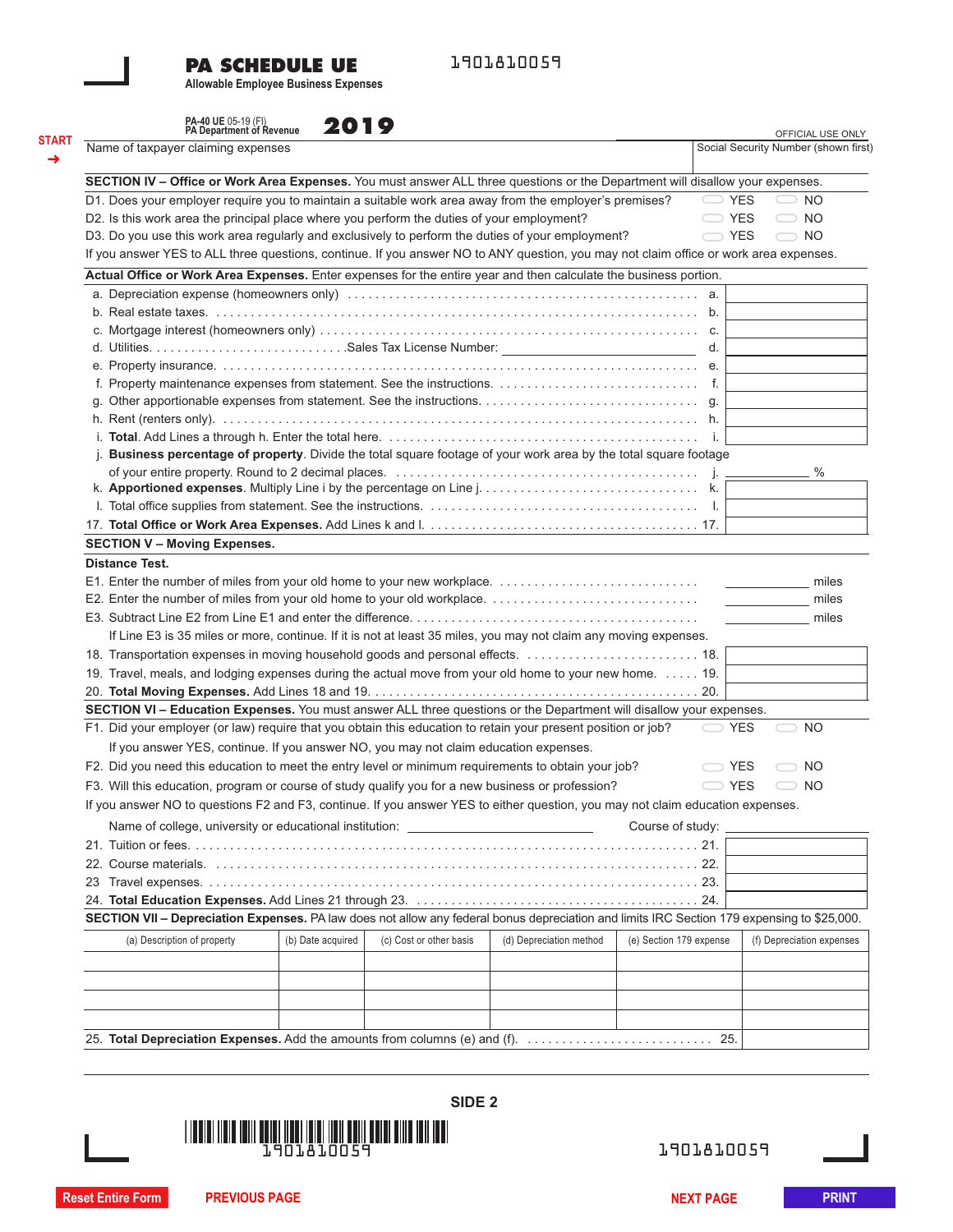

**Pennsylvania Department of Revenue 2019**

# **Instructions for PA-40 Schedule UE**

PA-40 UE IN 05-19 PA-40 UE IN 05-19

## **WHAT'S NEW**

Meals and entertainment expenses have been divided into separate lines of reporting in the Business Travel Expenses section. Meals expense will be reported on Line 13 and entertainment expenses will be reported on Line 14. The subsequent line numbers were revised as a result of the inserted Line 14.

## **GENERAL INFORMATION**

#### **PURPOSE OF SCHEDULE**

Use PA-40 Schedule UE to report unreimbursed employee business expenses incurred in the performance of the duties of the taxpayer's job or profession.

[Refer to the PA Personal Income Tax Guide – Gross Com](https://www.revenue.pa.gov/FormsandPublications/PAPersonalIncomeTaxGuide/Pages/Gross-Compensation.aspx)pensation [section for additional information.](https://www.revenue.pa.gov/FormsandPublications/PAPersonalIncomeTaxGuide/Pages/Gross-Compensation.aspx)

## **RECORDING DOLLAR AMOUNTS**

Show money amounts in whole-dollars only. Eliminate any amount less than \$0.50 and increase any amount that is \$0.50 or more to the next highest dollar.

## **WHO MUST COMPLETE**

PA-40 Schedule UE must be completed and included with an originally filed PA-40, Personal Income Tax Return, for any taxpayer reporting unreimbursed employee business expenses on Line 1b of the PA-40.

An amended PA Schedule UE must be included with Schedule PA-40 X to report any changes - increases or decreases in business expense amounts on PA Schedule UE that are discovered after an original or other amended return is filed with the department. Section III on Page 2 of Schedule PA-40 X must be completed to explain any increase or decrease to the unreimbursed employee business expenses reported on an amended PA-40, Personal Income Tax Return.

## **FORM INSTRUCTIONS**

#### **IDENTIFICATION INFORMATION**

#### **NAME OF TAXPAYER CLAIMING EXPENSES**

Enter the name of the taxpayer claiming the expenses. If a jointly filed return and the expenses are claimed for the spouse, enter the spouse's name.

#### **SOCIAL SECURITY NUMBER**

Enter the Social Security number (SSN) of the primary taxpayer (name shown first on the PA-40, Personal Income Tax Return) even if the expenses are claimed for the spouse on a jointly filed return.

#### **EMPLOYER'S NAME**

Enter the name of the employer for which the expenses were incurred.

#### **EMPLOYER'S ADDRESS**

Enter the employer's local address.

#### **EMPLOYER'S IDENTIFICATION NUMBER**

Enter the employer identification number from Box b of the W-2 for the employer.

#### **DUTIES OF THE JOB**

Describe the duties of the job in which the expenses were incurred.

#### **EMPLOYER'S TELEPHONE NUMBER**

Enter the employer's local telephone number.

## **GENERAL INSTRUCTIONS**

Allowable employee business expenses for PA purposes are similar to, but not the same as, expenses for federal purposes. PA law only permits expenses required to perform the duties of a job or profession.

Allowable Pennsylvania employee business expenses must be:

- 1. Ordinary, customary, and accepted in the industry or occupation;
- 2. Actually paid while performing the duties of the employment;
- 3. Reasonable in amount and not excessive;
- 4. Necessary to enable the proper performance of the duties of the employment; and
- 5. Directly related to performing the duties of the occupation or employment.

**IMPORTANT:** 100 percent of the Pennsylvania-allow-A able unreimbursed employee business expenses may be deducted. Pennsylvania law does not have federal expense and percentage accounting limitations and thresholds.

An allowable business expense did not occur during the year if:

- A fixed-mileage allowance; a fixed expense reimbursement amount; a daily, weekly, monthly or yearly expense allowance reimbursement; or a per-diem allowance was received for the allowable business expense, and the employer did not include the allowance in compensation; or
- Allowable expenses were accounted to the employer and the employer reimbursed the employee in the exact amount of the expenses.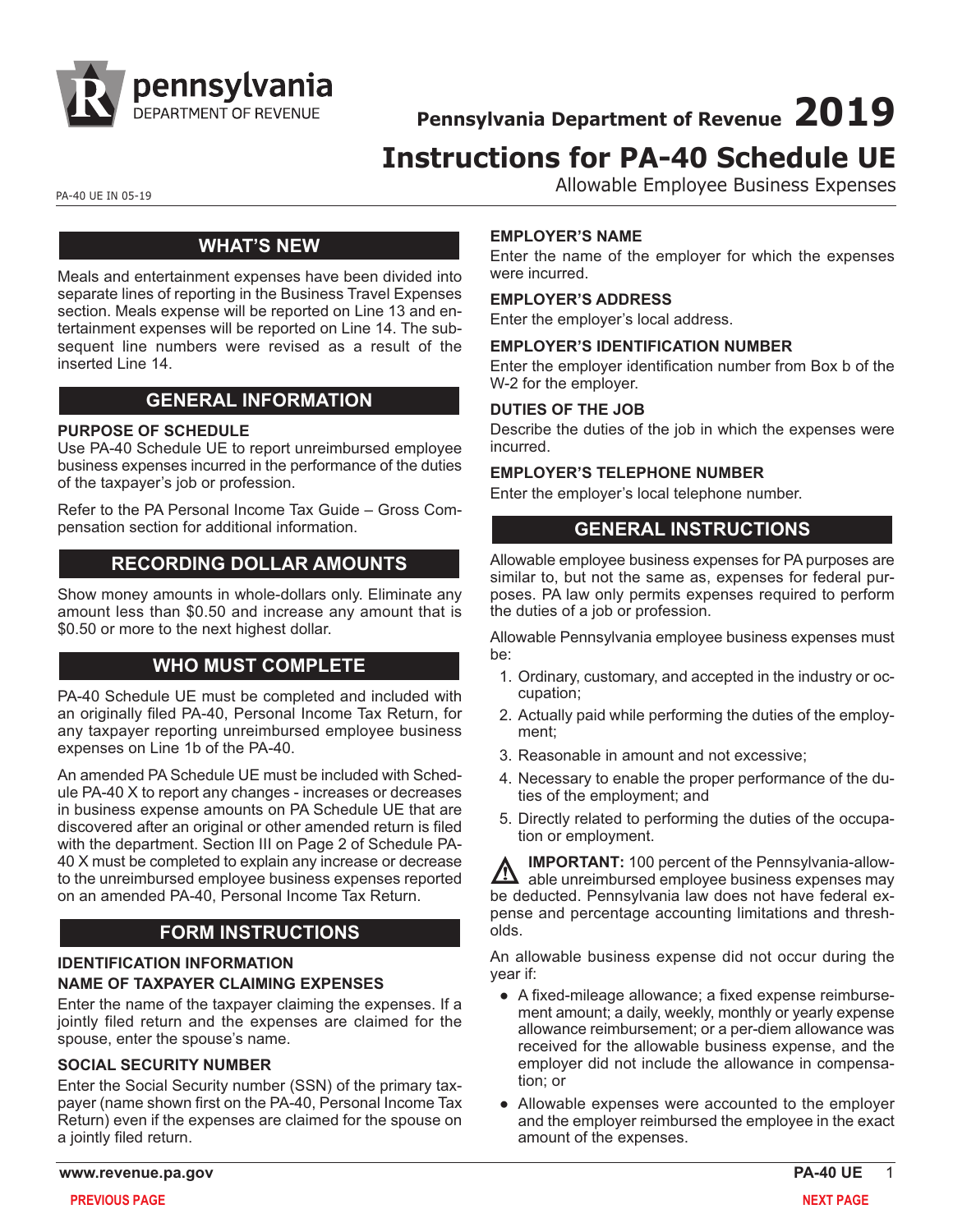**EXAMPLE:** James is a regional manager for a chain of retail stores and is required by his employer to drive his personal vehicle and visit each retail location within his region at least one time per month. James' employer reimburses him at a rate of \$0.40 per mile and provides a lunch per diem of \$8.00 per travel day. James is not permitted to deduct a mileage expense on his PA-40 Schedule UE for the difference between the federal allowance and his employer's reimbursement or an expense for meals while traveling to visit the retail locations within his region unless his employer includes the reimbursements in his Pennsylvania compensation.

**CAUTION:** If an employer reimburses at a rate less  $\Lambda$ than the federal rate for the mileage expense or provides a fixed or per-diem reimbursement for any expense, do not include such reimbursements in gross compensation.

If an employer does not reimburse for expenses, compensation may be reduced by the allowable expenses. However, if a reimbursement is more than the allowable expenses, the excess must be reported as taxable compensation on Line 1a.

Do not claim such expenses on a PA-40 Schedule UE.

**EXAMPLE:** Dave earned compensation of \$30,000. He incurred allowable vehicle and travel employee business expenses of \$3,000, and was reimbursed \$3,500. He must complete a PA-40 Schedule UE. He includes the excess \$500 as compensation. His total net taxable compensation is \$30,500.

**IMPORTANT:** Sole proprietors, partners, sharehold-<u> Ду</u> ers, or other self-employed individuals should not use PA-40 Schedule UE to claim expenses.

**CAUTION:** Nonresidents must use PA Schedule NRH  $|\nabla$ to apportion expenses for PA personal income tax purposes. Part-year residents may only claim 100 percent of unreimbursed business expenses if the expenses were incurred only while providing services in Pennsylvania or while a PA resident. Include a statement indicating the method used to determine the expenses for the period of residency (PA Schedule NRH may also be used for this purpose).

#### **NON-ALLOWABLE EXPENSES**

Pennsylvania does not allow the following business expenses, even if allowed for federal purposes:

- Personal, living, or family expenses;
- Dues to fraternal organizations, professional societies, Chambers of Commerce, or recreational club memberships;
- Dues and subscriptions to publications, including trade and professional publications;
- Political candidate or campaign contributions;
- Charitable contributions;
- Commuting expenses driving to and from work;
- Cost of meals while working late, unless while traveling away from home overnight on business;
- Childcare or elderly care expenses;
- Life, disability income and health insurance premiums;
- Contributions to deferred compensation plans or other pension plans;
- Legal fees (except to recover back wages), fines, penalties and bad debts;
- Bribes, kickbacks, or other illegal payments;
- Job hunting or other pursuit of employment expenses;
- Malpractice insurance premiums, except when allowed in Section I;
- Moving expenses, except when allowed in Section V;
- Educational expenses, except as allowed in Section VI;
- Capital expenditures; and/or
- Expenses calculated at federal per-diem rates.

A separate PA-40 Schedule UE must be filed for each **GIP** employer and each taxpayer. Spouses may not report joint expenses on a PA Schedule UE, even if filing jointly and even from the same employer. An incomplete schedule may result in delays in the processing of a return and/or denial of the expenses.

#### **KEEP YOUR RECORDS**

The department has the legal authority to require evidence that the expenses claimed on a PA Schedule UE are allowable for PA purposes. Keep all necessary documents, receipts, vouchers and other records for at least four years.

#### **PA-40 SCHEDULE UE - SIDE 1**

Side 1 of the PA-40 Schedule UE is for the most common expenses claimed on PA income tax returns.

#### **PA-40 SCHEDULE UE - SIDE 2**

Side 2 of the PA-40 Schedule UE is for reporting office or work area expenses, moving expenses, education expenses and/or depreciation expenses claimed as unreimbursed business expenses on PA income tax returns.

Taxpayers may wish to provide with the PA-40 Sched-**GIP** ule UE a copy of a letter from the employer verifying that expenses are required to be incurred to perform the duties of the position for which the expenses are claimed and the method of any reimbursement by the employer for those expenses. Form REV-757, Employer Letter Template, should be completed by the employer for such purposes. In lieu of an employer letter, a taxpayer may provide a copy of the employer's employee expense reimbursement policy or Form REV-775, Personal Income Tax Employee Business Expense Affidavit. Reviews of the department's Tips For Successfully Filing PA Schedule UE (REV-489) and Unreimbursed Allowable Employee Business Expenses For PA Personal Income Tax Purposes brochure (REV-637) should also be conducted prior to completing PA-40 Schedule UE.

## LINE INSTRUCTIONS

## **PA-40 SCHEDULE UE, SIDE 1**

## SECTION I

#### **DIRECT EMPLOYEE BUSINESS EXPENSES**

Direct employee business expenses are those paid directly or through a withholding arrangement with an employer. These expenses are necessary to perform or maintain a job. Itemize the nature and amount of the expenses claimed in Section I.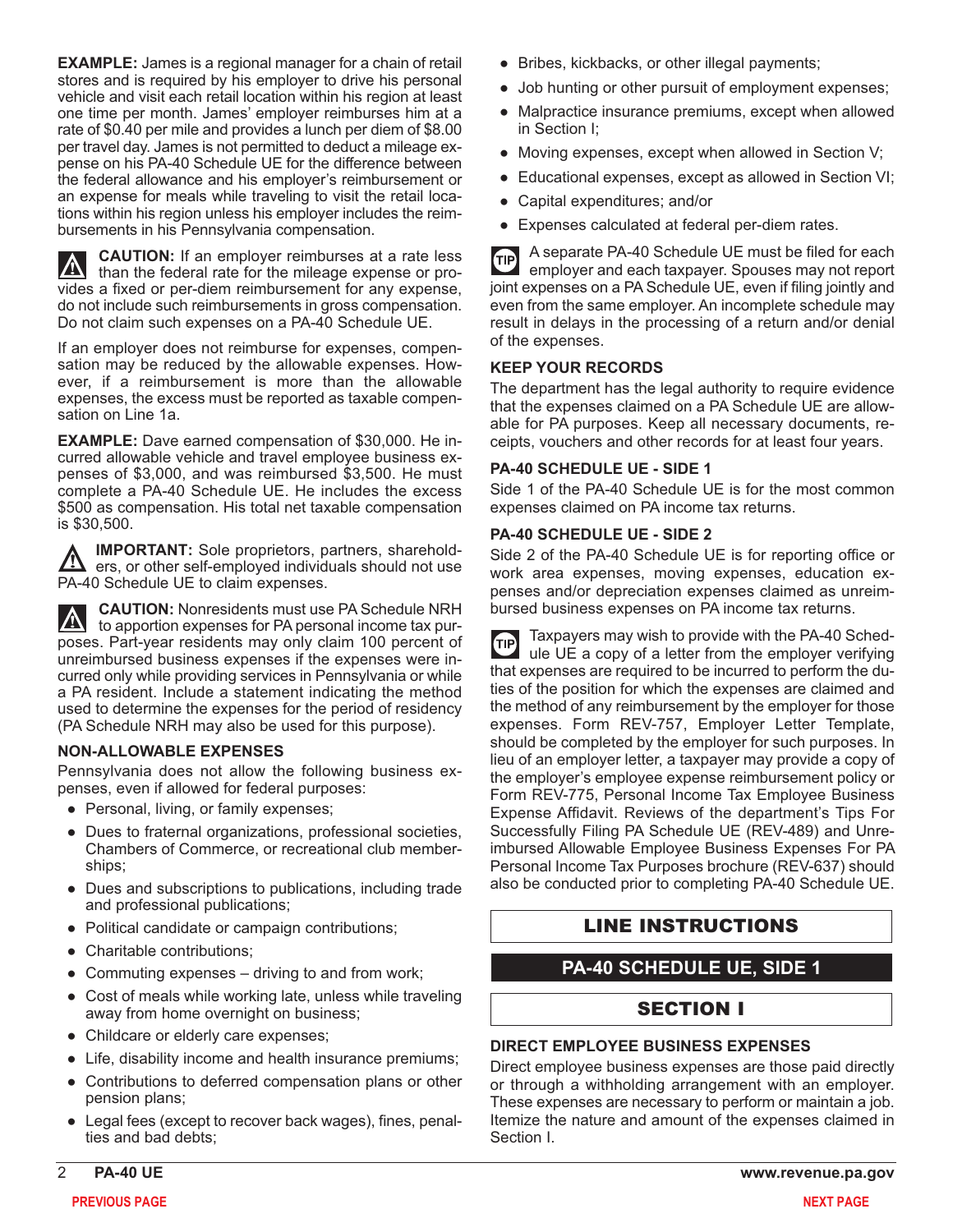## **LINE 1**

Enter the amount of union dues, assessments, and initiation fees paid if the amounts are:

- Paid as a condition of continued membership in the union, and membership is related directly to the job for which the expense is claimed; or
- A required payment of a wage deduction under an agency shop agreement.

## **LINE 2**

Enter the amount paid for purchasing and maintaining uniforms and work clothing used for the protection from bodily injury if the uniforms and clothing are both:

- Of a type specifically required by the employer to be purchased as a condition of continued employment; and
- Not adaptable to general usage.

## **LINE 3**

Enter the amount paid for small tools and supplies that the employer does not provide, but are required to perform the duties of the job. Depreciation is the annual deduction that must be taken to recover the cost of business property having a useful life beyond the taxable year. If any of these tools or supplies has a useful life of more than one year, depreciate or amortize the cost in Section VII.

## **LINE 4**

Enter the amount of trade, professional or occupational license fees required as a condition of employment as well as any malpractice insurance and fidelity bond premiums where required by law or by the employer.

## **LINE 5**

Add Lines 1 through 4 and enter the result.

## SECTION II

#### **BUSINESS TRAVEL EXPENSES**

#### **LINE 6**

Enter the total business miles and multiply by the federal mileage allowance to calculate the allowable business mileage expense.



**CAUTION:** Depreciation may not be claimed on any vehicle on which the standard mileage rate method is

#### **COMMUTING EXPENSES**

The costs of public transportation or driving a car between a home and the main place of work may not be claimed. These are personal commuting expenses. Commuting expenses may not be deducted no matter how far a home is from the regular place of work. Commuting costs between different jobs for different employers are also not allowable. For tradesmen, commuting costs also include mileage for any job 35 miles or fewer from the closer of the union hall or personal residence to the jobsite.

#### **ACTUAL VEHICLE EXPENSES**

If using the actual vehicle expense method to calculate business travel expenses, Complete Lines 7a through 10.

**IMPORTANT:** If more than one vehicle was used for business purposes, Lines 7a through 10 must be completed and included on a separate Schedule UE for each vehicle driven. In place of separate Schedules UE, a statement may be included that shows the amounts for each vehicle for Lines 7a through 10. Add the Line 10 total expense amount from each vehicle and include the result in the amount for Line 15, Total Business Travel Expenses.

## **LINE 7a**

Enter the total vehicle miles driven in 2019 including any miles driven for a vehicle that was rented during the time a regular vehicle was being repaired.

## **LINE 7b**

Enter the total business miles driven in 2019 including any business miles driven for a vehicle that was rented during the time a regular vehicle was being repaired. Do not include commuting miles from home to workplace and workplace to home in the total business miles driven.

## **LINE 7c**

Divide Line 7b by Line 7a and enter the result rounded to six decimal places.

## **LINE 8a**

Enter the amount of the total expenses for gasoline, oil, repairs, insurance, tires, license plates, vehicle registration, car washes and other similar items. If the vehicle driven for business purposes was rented or leased, enter the cost of renting. Also enter the cost of temporary rentals for vehicles rented during the time a regular vehicle was being repaired. Do not enter temporary vehicle rentals included in Line 11.

## **LINE 8b**

Enter the amount of depreciation expense for the vehicle. Federal vehicle depreciation limits do not apply for PA personal income tax purposes. In addition, PA Section 179 expense is limited to \$25,000 per return. You must include a statement showing the description of the vehicle, date acquired, cost or other basis, depreciation method, Section 179 expense (if taken), accumulated depreciation previously taken, and the depreciation expense for the year. Do not report the depreciation expense for vehicles in Section VII. Refer to Informational Notice Personal Income Tax 2012-05 - IRC Section 179 Expense Deductions for additional information.

#### **LINE 9**

Add the amounts on Lines 8a and 8b and enter the total here.

## **LINE 10**

Multiply Line 9 by the ratio on Line 7c and enter the result here. If more than one vehicle was used for business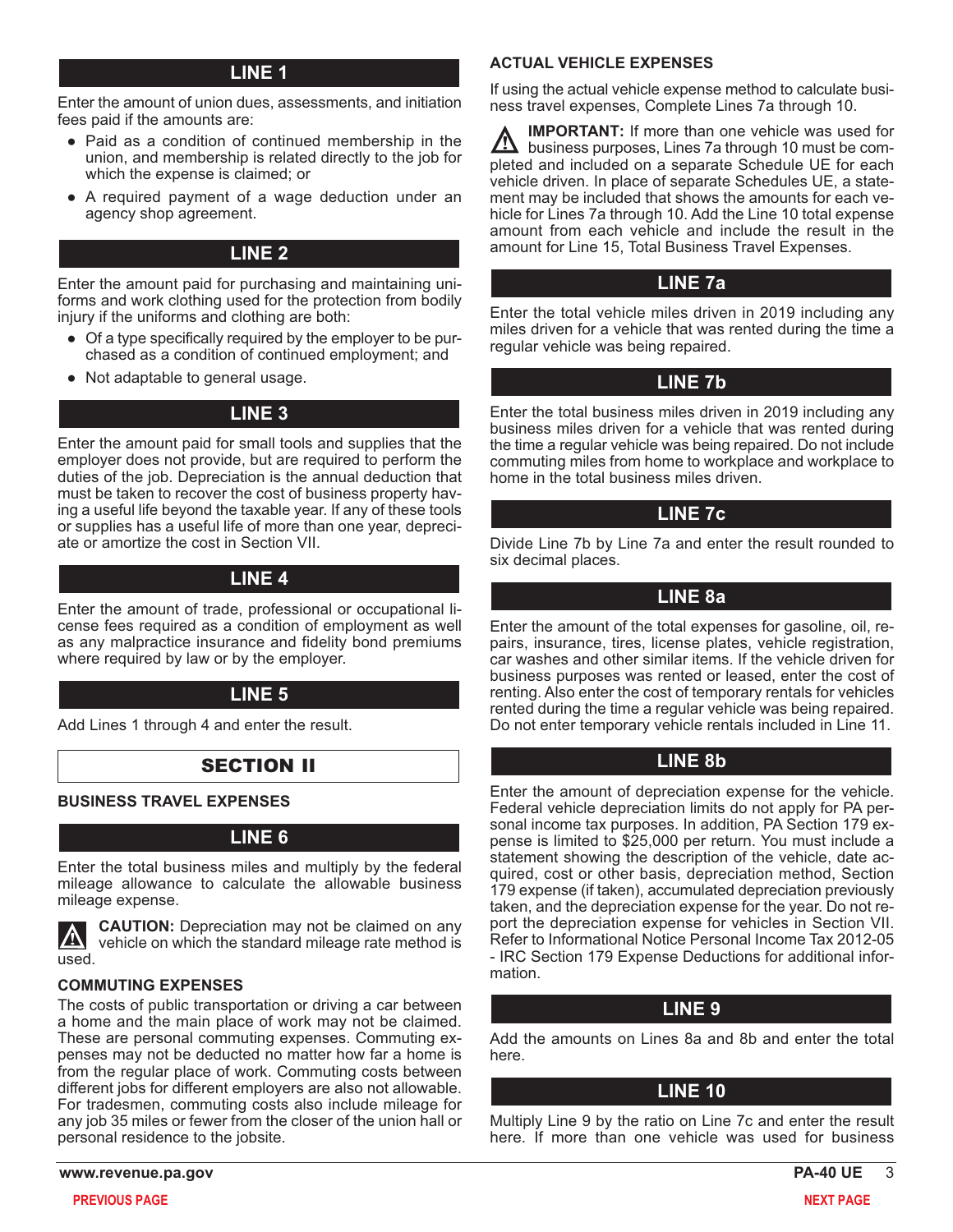purposes, add the amounts from Line 10 for each vehicle reported on separate Schedules UE (or separate statement) and include the total from all vehicles in the amount reported on Section II, Line 15, Total Business Travel Expenses.

#### **OTHER BUSINESS TRAVEL EXPENSES**

Enter the actual amount of these expenses that were incurred.

**CAUTION:** Deductible expenses may not be based upon federal per-diem allowances. Only those expenses actually paid while performing the duties of the employment may be deducted.

## **LINE 11**

Enter the amount of parking fees, tolls and transportation expenses incurred while in an overnight or business travel status.

## **LINE 12**

Enter the amount of hotel or motel accommodation expenses incurred while in an overnight travel status.

## **LINE 13**

Enter only the actual expenses incurred for meals expense.

**IMPORTANT:** Meals expense is 100 percent allowable <u>/I\</u> for Pennsylvania purposes. However, meals while not in overnight traveling status (e.g. meals while working late) and federal per-diem rates for meals and incidental expenses are not allowable.

## **LINE 14**

Enter only the actual expenses incurred for entertainment expenses.

**IMPORTANT:** Entertainment expenses for business  $\mathbf{I}$  purposes are 100 percent allowable for Pennsylvania purposes. However, entertainment expenses calculated using federal per-diem rates are not allowable.

## **LINE 15**

Add Lines 6 or 10, and Lines 11, 12, 13 and 14 and enter the result. If more than one vehicle was used for business purposes and actual expenses were reported for those vehicles, add the amounts from Line 10 of the separate Schedules UE or the separate statement prepared for the additional vehicles.

## SECTION III

#### **MISCELLANEOUS EXPENSES**

Enter the description and amount of all Pennsylvania-allowable expenses incurred not required to be listed elsewhere on PA-40 Schedule UE in the space provided. If there are more than two miscellaneous expenses, a separate statement that itemizes and describes in detail these expenses must be provided. Additional examples of expenses that may be claimed include:

- Breakage fees or cash shortages required to be paid to the employer;
- Fees or income included in Pennsylvania-taxable compensation on Form W-2 that is required to be paid to the employer as a condition of employment;
- Costs incurred by blind employees to pay readers who assist them in performing their job duties;
- Business gifts that are ordinary, necessary, reasonable, and actually incurred for business purposes. Pennsylvania does not follow federal percentage limits on such expenses.

**CAUTION:** Pennsylvania law does not contain statutory employee provisions. If a statutory employee for federal purposes, the W-2 income must be claimed as compensation on PA-40 Schedule W-2S and the business expenses on PA-40 Schedule UE. All other income and expenses should be reported on PA-40 Schedule C and Line 4 of the PA-40, Personal Income Tax Return. If applicable, enclose the necessary PA Schedule C.

[For more information on statutory employees, see the PA](https://www.revenue.pa.gov/FormsandPublications/PAPersonalIncomeTaxGuide/Pages/Gross-Compensation.aspx) Personal Income Tax Guide – Gross Compensation Section.

A PA-40 Schedule C may be used to report the allo-**TIP** cated business expenses of a statutory employee. Enter "See PA Schedule C for expenses" in the Miscellaneous Expenses description line along with the total allocated expenses. Include a copy of the PA-40 Schedule C to support the amount of expenses allocated to the PA-40 Schedule UE. The allocated expense PA-40 Schedule C should include "Schedule UE Miscellaneous Expenses" as the main business activity on Line A and should not include income on Lines 1 through 5 of the schedule as the income will be reported on PA-40 Schedule W-2S. A separate PA-40 Schedule C for any other business income and expenses may also need to be completed for any related non-statutory employee activity.

## **LINE 16**

Add the miscellaneous expenses listed and enter the result.

If there are no expenses for an office or work area **GIP** (Section IV), moving (Section V), education (Section VI), or depreciation (Section VII), Skip Side 2 of the PA-40 Schedule UE and complete Lines H through J of the Schedule.

#### **TOTAL ALLOWABLE PA EMPLOYEE BUSINESS EXPENSES**

## **LINES A THROUGH G**

Complete Lines A through G by entering the amounts of allowable expenses from each completed section of PA-40 Schedule UE.

## **LINE H**

Add Lines A through G and enter the result.

**CAUTION:** Nonresident or part-year residents who  $\mathbf{\Sigma}$ earned income and incurred expenses within and outside Pennsylvania must complete PA Schedule NRH.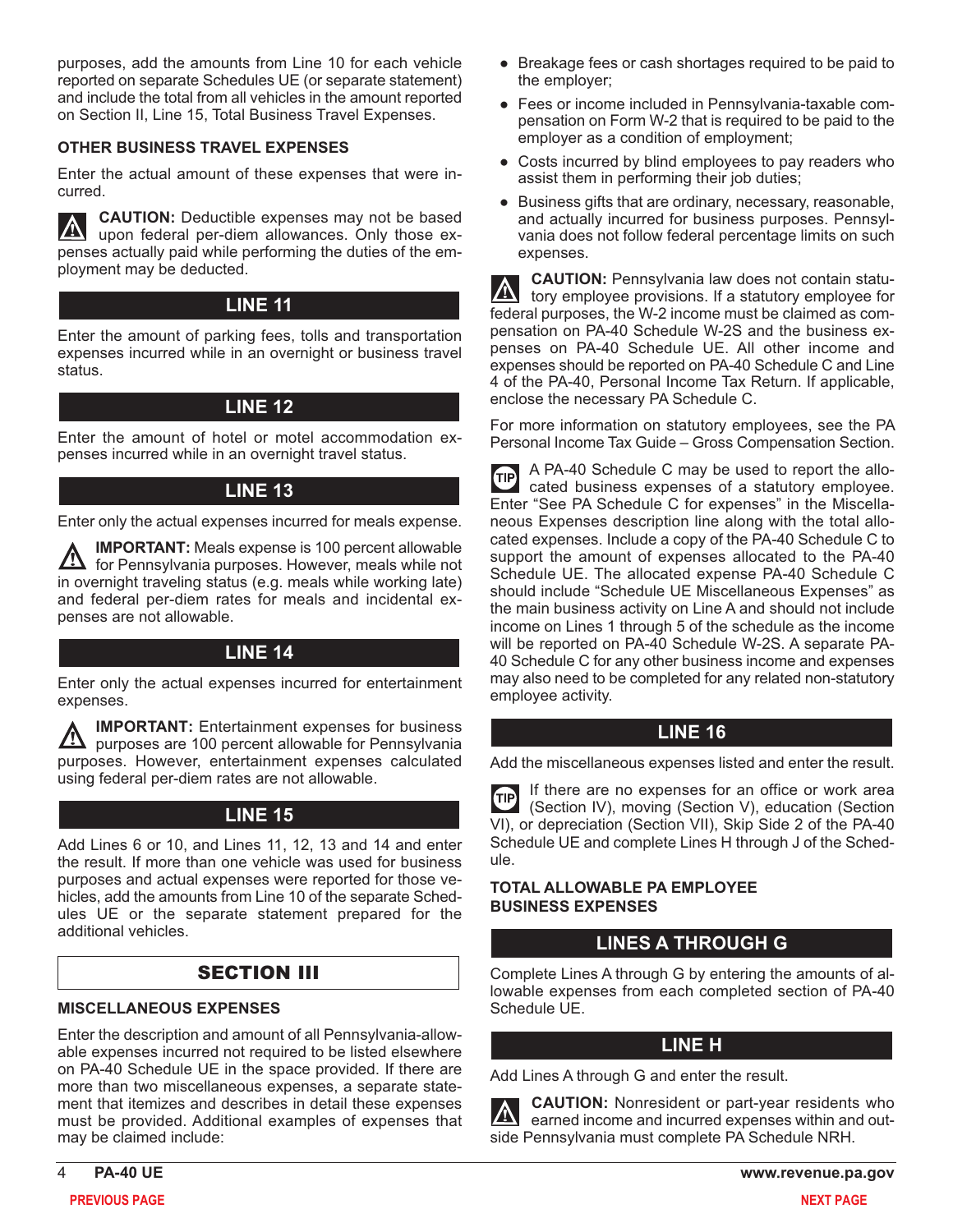## **LINE I**

If an employer included the reimbursement in PA-taxable compensation on Form W-2, do not enter that reimbursement here. If the reimbursements from an employer exceeded the expenses, enter the reimbursement here. Otherwise, if a reimbursement from an employer was received for any type of expense included on PA Schedule UE, even though the amount was less than the total amount of the expense incurred, do not include the reimbursements for those expenses and do not include the expense on PA Schedule UE. The expense is not an unreimbursed expense.

#### **LINE J**

Determine the net expense reimbursement by subtracting Line I from Line H. Report the amount as:

- Unreimbursed employee business expenses on Line 1b of the PA-40, Personal Income Tax Return, if Line H is more than Line I; or
- Additional compensation on Line 1a of the PA-40, Personal Income Tax Return, if Line I is more than Line H.

**CAUTION:** Nonresident or part-year residents who  $|\mathbb{A}|$ earned income and incurred expenses within and outside Pennsylvania must complete PA Schedule NRH. Report the amount on Line H of the PA-40 Schedule UE on Line 13 of Section D of the PA-40 Schedule NRH. Include PA-40 Schedule NRH with the PA-40, Personal Income Tax Return.

## **PA-40 SCHEDULE UE, SIDE 2**

## SECTION IV

#### **OFFICE OR WORK AREA EXPENSES**

Office or work area expenses may be claimed when an employer does not provide an employee with a suitable work area and the answer to each of the following questions is YES:

- D1. Does your employer require you, as a condition of employment, to maintain a suitable work area away from the employer's premises?
- D2. Is this work area the principal place where you perform the duties of your employment?
- D3. Do you use this work area regularly to perform the duties of your employment?

If an employer provides a suitable work area, or the answer to one or more of the above questions is NO, office or work area expenses cannot be claimed.

**CAUTION:** The department does not permit the use W of the federal safe harbor deduction for a home office or work area. Actual expenses must be used to determine the amount of the deduction.

#### **ACTUAL OFFICE OR WORK AREA EXPENSES**

Enter the actual expenses incurred if claiming office or work area expenses on this schedule. Include statements detailing property maintenance and other apportionable expenses from Lines f and g.

Enter the depreciation expense for a home only. Do not include depreciation for furniture and fixtures.

## **LINE b**

Enter the total amount of real estate taxes paid.

## **LINE c**

Enter the total amount of mortgage interest paid for a home only.

## **LINE d**

Enter the total amount of utilities for gas, electric, fuel oil, kerosene, steam, and/or telephone.

**CAUTION:** Certain utilities, which are not subject to sales and use tax when purchased exclusively for residential use, become subject to sales and use tax when used for commercial purposes. If including electricity, natural gas, fuel oil, or kerosene in the calculation of home office expense, use tax on the prorated expense amount should be reported. The use tax on these utilities should be paid via a PA-1, Use Tax Return, or, if you are required to file a sales tax return, as part of that return. If you have a regular recurring use tax liability on utilities, you should register for a use tax account using the Online PA-100 at www.pa100.state.pa.us. Enter the Sales Tax License number used to report the use tax in the space provided.

#### **LINE e**

Enter the amount paid for property insurance.

## **LINE f**

Enter the amount paid for property maintenance expenses. Include a statement listing the expenses by type and amount. Do not include capital expenditures that improve the useful life or value of the property.

## **LINE g**

Enter the amount of other expenses related to the property. Do not include personal living expenses. Include a statement listing the expenses by type and amount.

## **LINE h**

If a renter, enter the amount of rent paid for the dwelling.

## **LINE i**

Add Lines a through h and enter the result.

## **LINE j**

Calculate the percentage of the property used for business by dividing the square footage of the property used for a work area by the total square footage of the entire property or dwelling. Enter the amount as a percentage and carry the amount to two decimal places.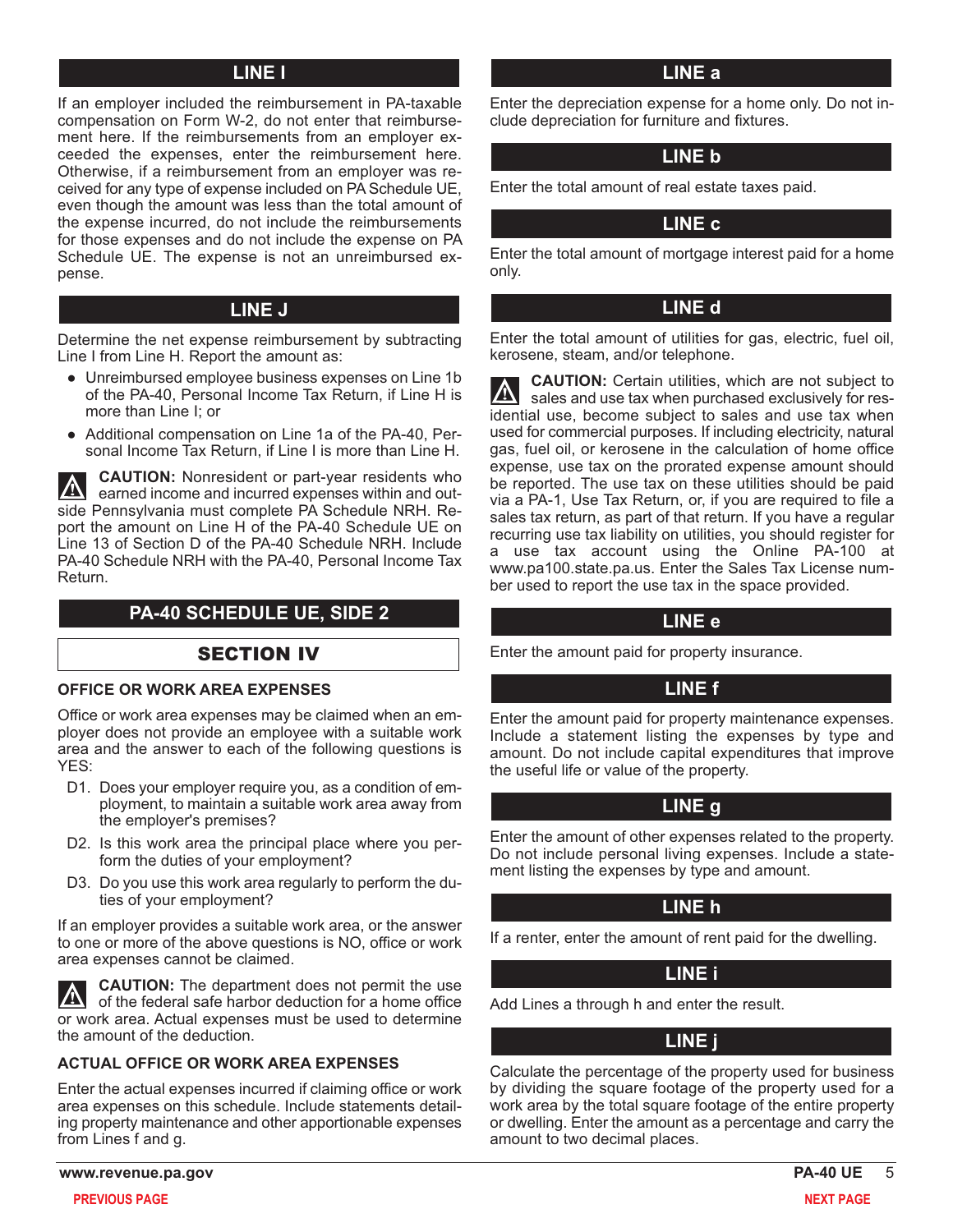Calculate the apportioned expenses. Multiply the amount on Line i by the percentage on Line k and enter the result.

## **LINE l**

Enter the total amount paid for office supplies used exclusively for business purposes. Include a statement listing the expenses by type and amount.

#### **LINE 17**

Add Lines k and l and enter the result here and on Line D on Side 1 of this PA-40 Schedule UE.

## **SECTION V**

#### **MOVING EXPENSES**

Moving expenses incurred to retain employment may be deducted. Moving expenses may also be deducted if the expenses are related to reporting to a new location after obtaining employment. However, the Distance Test described below must be met.

Allowable expenses incurred in moving yourself, your immediate family, household goods, and personal belongings, including the cost of transportation to the new home, using actual out-of-pocket costs or the federal mileage allowance may be deducted. Expenses for storing household goods, for meals and lodging on the way, including such costs on the day of arrival, and parking fees and tolls may be deducted.

The following expenses may not be deducted:

- selling or purchasing a house;
- breaking a lease;
- house hunting;
- temporary lodging prior to or after moving to the new location;
- seeking new employment;
- moving for your own convenience;
- relocating to a new job or workplace less than 35 miles farther than the old commute to work; or
- moving anywhere other than within or into Pennsylvania.

#### **DISTANCE TEST**

The new workplace must be at least 35 miles farther from the old residence than the old workplace was. To determine if this test is met, complete Lines E1, E2, and E3.

## **LINE E1**

Enter the number of miles from the old home to the new workplace by the shortest route.

#### **LINE E2**

Enter the number of miles from the old home to the old workplace by the shortest route.

#### **LINE k LINE E3**

Subtract Line E2 from Line E1. If less than 35 miles, moving expenses may not be deducted. Do not complete Lines 18, 19 and 20.

**EXAMPLE:** If the old workplace was three miles from the old residence, the new workplace must be at least 38 miles from the old residence. Measure the distance using the shortest of the most commonly traveled routes.

| <b>IMPORTANT:</b> Persons in the military do not have to                                                      |
|---------------------------------------------------------------------------------------------------------------|
| <b>A IMPORTANT:</b> Persons in the military du riot nave to meet the distance test if the move is a permanent |
| change of duty station. If a military family with dependents                                                  |
| are moving to the new duty station from different locations,                                                  |
| all the allowable expenses for each family member and de-                                                     |
| pendent may be claimed.                                                                                       |

## **LINE 18**

Enter the amount of actual allowable transportation expenses paid directly by the taxpayer for moving the household goods and personal effects as well as an in-transit storage fees.

## **LINE 19**

Enter the amount out-of-pocket costs paid for qualifying expenses for travel, meals and lodging along the way, parking fees and tolls during the move.

#### **LINE 20**

Add Lines 18 and 19 and enter the result here and on Line E on Side 1 of this PA-40 Schedule UE.

## SECTION VI

#### **EDUCATION EXPENSES**

The federal and PA rules for educational expenses are similar, but not exactly the same. For PA purposes, costs for education expenses that are paid or incurred are allowable only if:

- The education is specifically required by law or by the employer to retain an established employment status or rate of compensation; and
- The education is not part of a program that would qualify an employee for a new occupation, trade, or business, even if the employee does not intend to enter that new occupation, trade, or business.

Unlike federal rules, education expenses incurred to maintain or improve skills may not be deducted.

**EXAMPLE:** Anthony is a licensed professional in a position that, by law, requires a specific number of continuing education credits every other year. If Anthony fails to obtain these credits, he will lose his license. Anthony also takes courses in using a computer to improve his job performance. Anthony may claim the cost of his continuing education courses. He may not claim the computer courses.